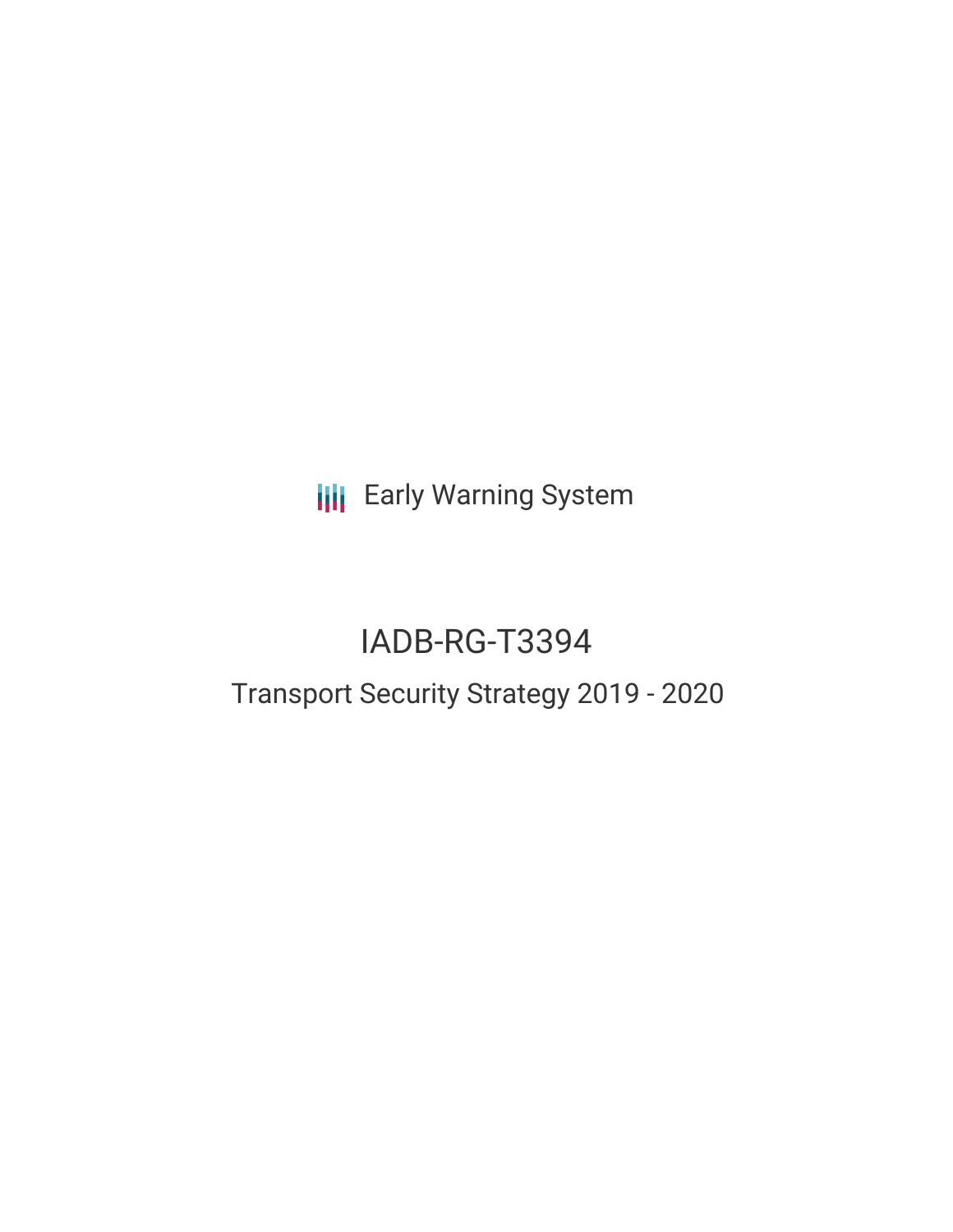

#### **Quick Facts**

| <b>Financial Institutions</b>  | Inter-American Development Bank (IADB)  |
|--------------------------------|-----------------------------------------|
| <b>Status</b>                  | Active                                  |
| <b>Bank Risk Rating</b>        | C                                       |
| <b>Voting Date</b>             | 2019-04-29                              |
| <b>Borrower</b>                | Regional                                |
| <b>Sectors</b>                 | <b>Technical Cooperation, Transport</b> |
| <b>Investment Type(s)</b>      | Grant                                   |
| <b>Investment Amount (USD)</b> | $$0.50$ million                         |
| <b>Project Cost (USD)</b>      | $$0.50$ million                         |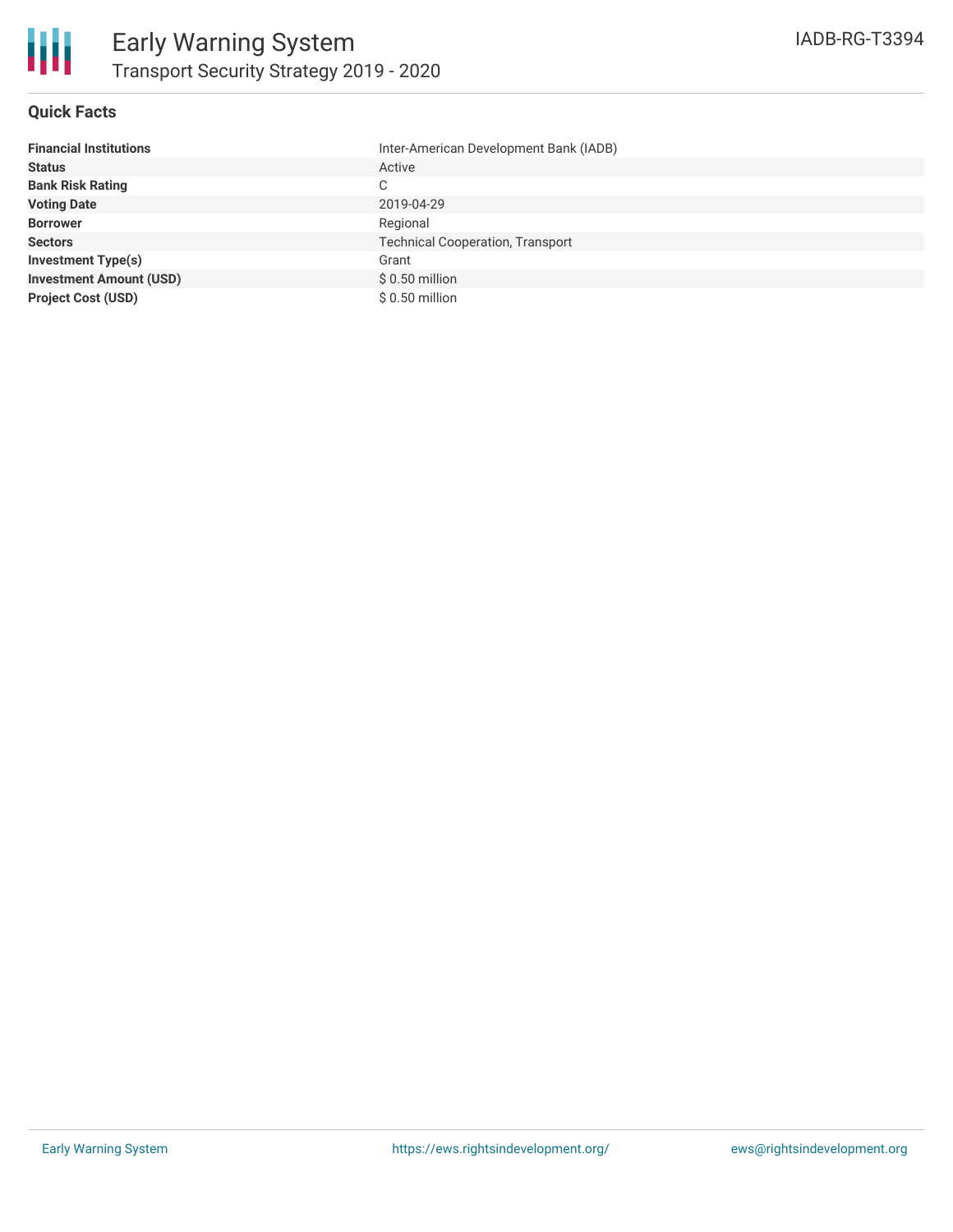

#### **Project Description**

The general objective of this TC is to strengthen and implement a transport security strategy in a global manner, including components of road safety and physical security and continuity to the actions, studies and guides developed through the CT RG-T3020. Therefore, support the LAC countries for the stabilization and reduction of the number of traffic accidents and their consequences, as well as providing a safe cargo and passenger transport without compromising the quality of the service. The specific objectives are: (i) to contribute to the multisectoral institutional strengthening in security issues in general; (ii) promote the development of safer transport projects in urban, interurban and rural areas; (iii) promote the adoption of better safety standards in public and private service vehicles; and (iv) train people on security issues.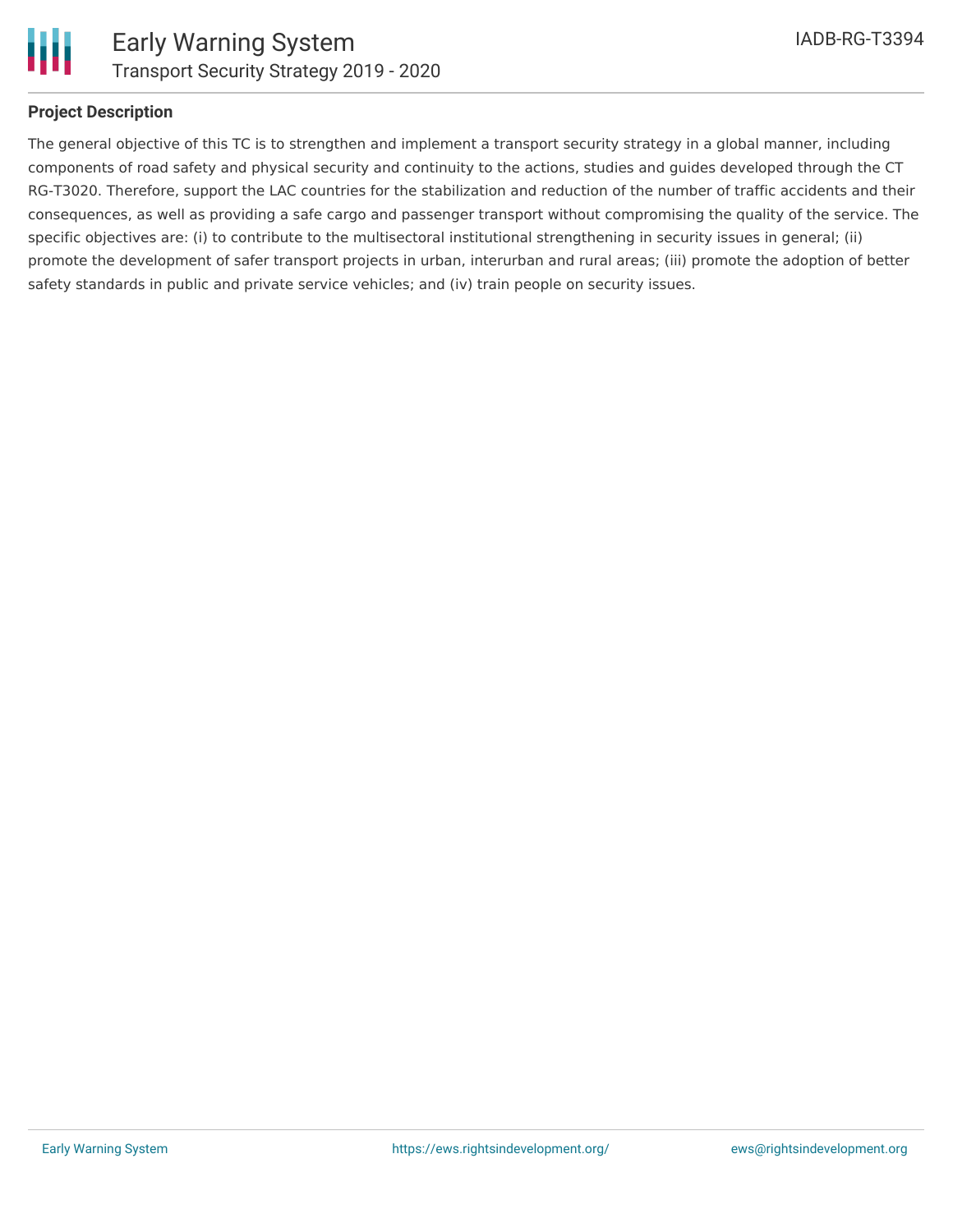

冊

#### **Investment Description**

• Inter-American Development Bank (IADB)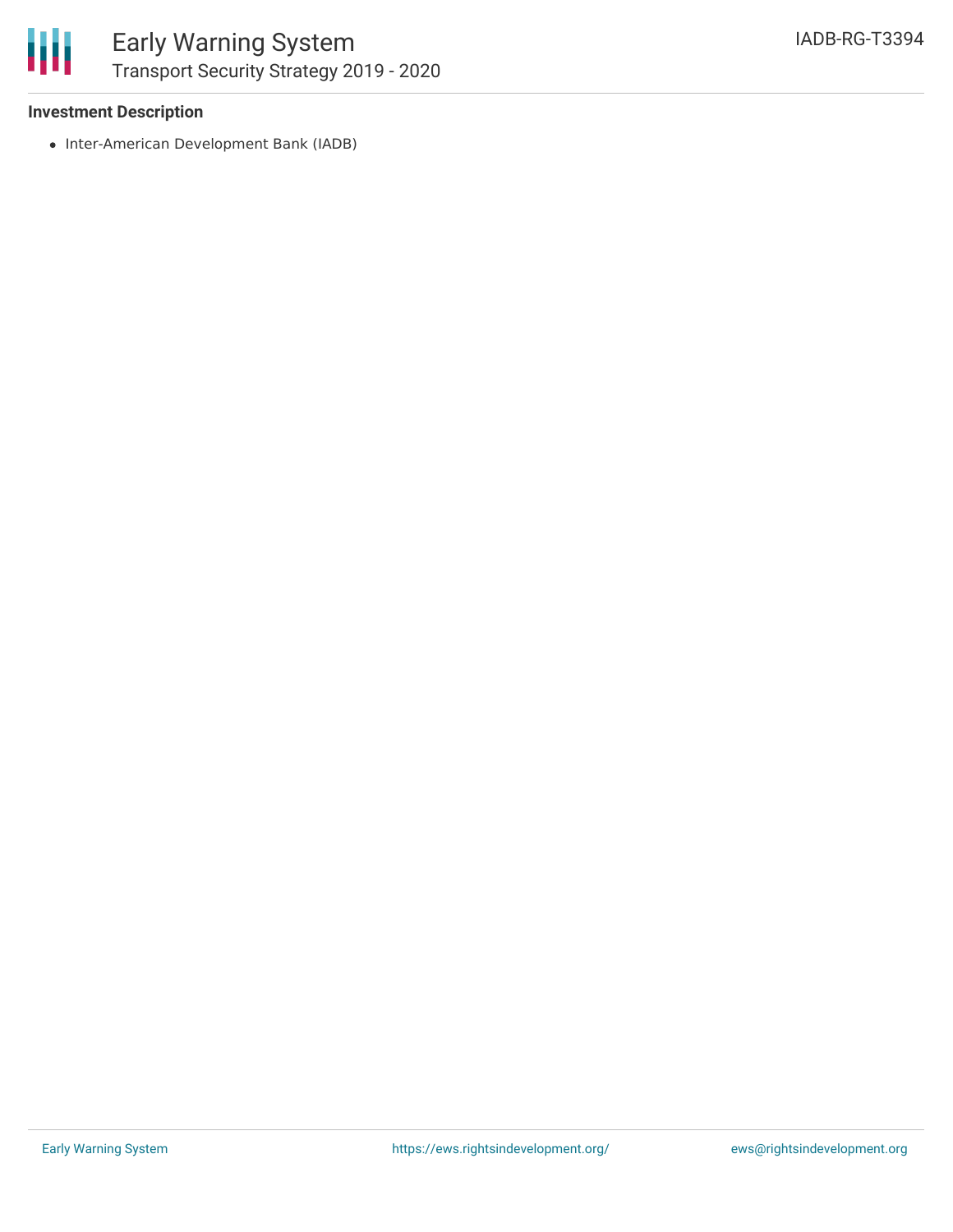

#### **Contact Information**

#### ACCOUNTABILITY MECHANISM OF IADB

The Independent Consultation and Investigation Mechanism (MICI) is the independent complaint mechanism and fact-finding body for people who have been or are likely to be adversely affected by an Inter-American Development Bank (IDB) or Inter-American Investment Corporation (IIC)-funded project. If you submit a complaint to MICI, they may assist you in addressing the problems you raised through a dispute-resolution process with those implementing the project and/or through an investigation to assess whether the IDB or IIC is following its own policies for preventing or mitigating harm to people or the environment. You can submit a complaint by sending an email to MICI@iadb.org. You can learn more about the MICI and how to file a complaint at http://www.iadb.org/en/mici/mici,1752.html (in English) or http://www.iadb.org/es/mici/mici,1752.html (Spanish).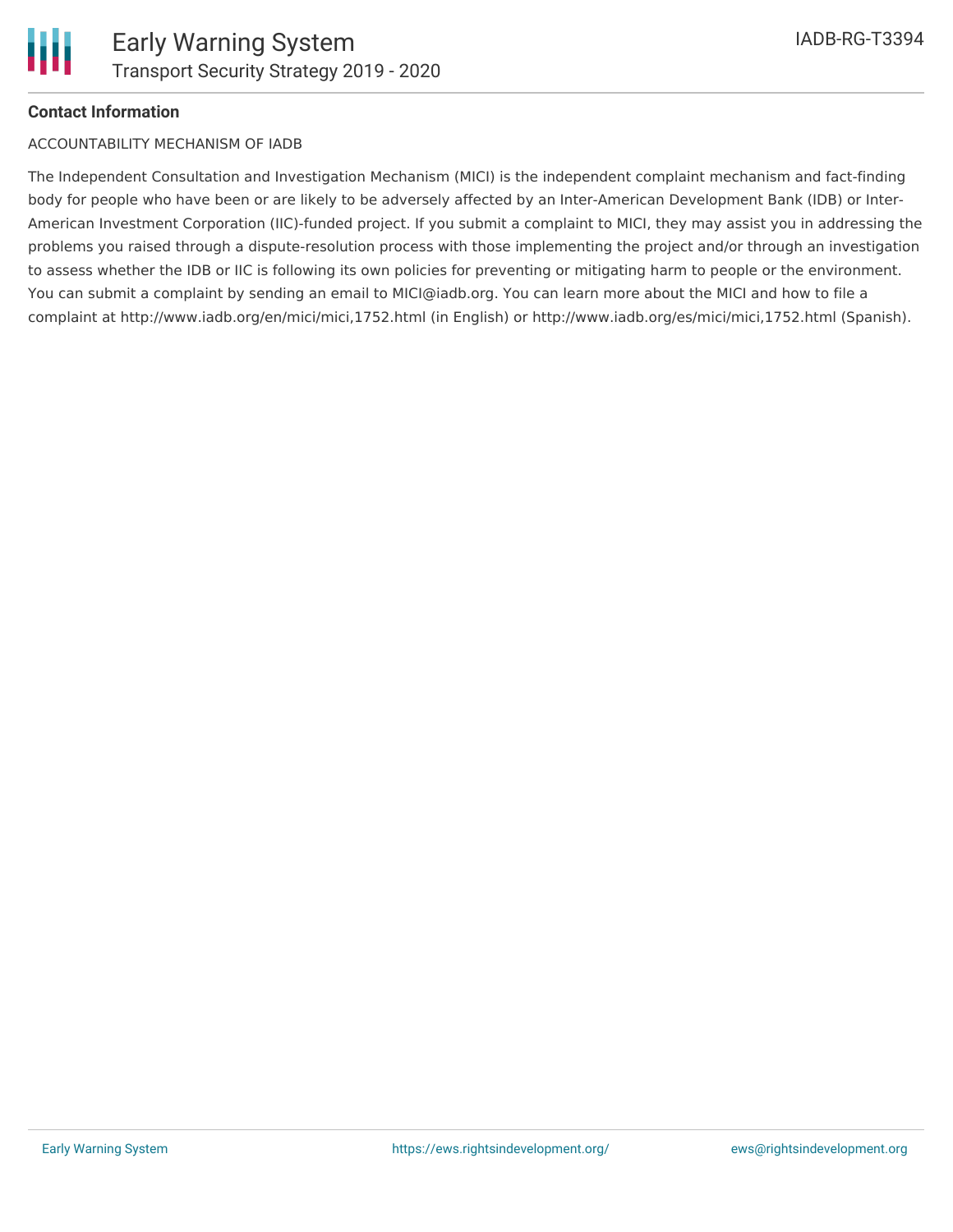

#### **Bank Documents**

Paquete y [certificacion](https://www.iadb.org/Document.cfm?id=EZSHARE-681590136-13) para public.pdf